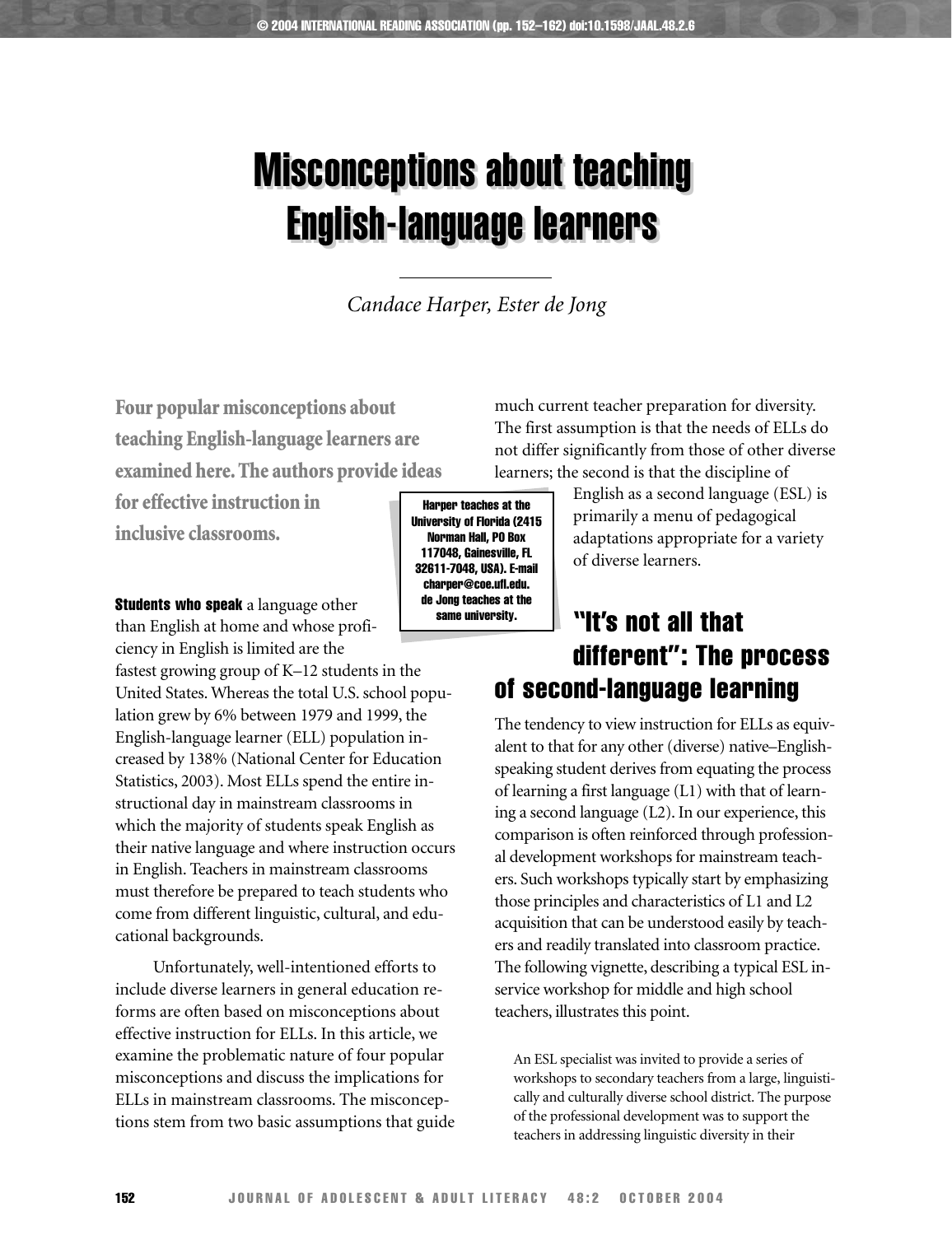mainstream content classes. The first workshop focused on principles of second-language acquisition, issues of cultural adjustment, and implications for teaching ELLs. The consultant discussed ways to adapt teaching techniques to provide comprehensible input for ELLs and to develop contextual support for instruction. She also demonstrated cooperative learning techniques as examples of ways to facilitate ELLs' class participation and second-language development. The teachers responded positively and noted that most of these techniques would be useful with all learners in their classrooms.

This vignette describes a typical introductory ESL workshop for educators outside the ESL/bilingual profession in that the theoretical foundation is simplified and emphasizes the overlap between first- and second-language learning. Complex learner variables, if addressed at all, are condensed to bulleted lists. Classroom implications are those that are easy to integrate with teachers' existing knowledge base and classroom practices (e.g., activating prior knowledge and using cooperative group learning). Participants leave the workshop with a sense of relief—teaching ELLs appears to be a matter of "just good teaching." Unfortunately, they also walk away with two misconceptions that may limit their ability to provide an effective learning environment for ELLs: (1) that learning a second language simply requires exposure to and interaction in the L2 and (2) that all ELLs will learn English in the same way. These two misconceptions are discussed in more detail below.

#### *Misconception 1: Exposure and interaction will result in Englishlanguage learning*

Drawing on their understanding of how young children acquire their first language, many teachers assume that exposure to language and opportunities for interaction with English speakers are the essential (necessary and sufficient) conditions for learning ESL. If ELLs are exposed to comprehensible English and provided with meaningful opportunities to interact in English, they are expected to

develop English-language skills naturally and fully, just as native speakers are expected to develop their mother tongue.

Misconceptions about teaching English-language learners

There are indeed important similarities between the processes of learning a first and a second language. Acquisition of L1 and L2 appears to be developmental in nature and involves constructive and social processes in which input and interaction are central components (Krashen, 1985; Long, 1985; Snow, 1977; Vygotsky, 1978). Classroom practices that facilitate rich language input and encourage meaningful student interaction (e.g., discovery learning, process writing, and cooperative grouping) are recommended for both native speakers and L2 learners of English (Peregoy & Boyle, 2001). However, there are also important differences between first- and second-language acquisition that limit the effects of input and interaction on L2 learning, particularly for older learners.

First, mere exposure to the target language is largely insufficient to develop grade-level L2 proficiency, especially for older students who must negotiate the abstract concepts and complex language of secondary school classrooms and textbooks (Lightbown & Spada, 1990; Spada & Lightbown, 1993; Swain, 1995). To develop the advanced language skills necessary to communicate for academic purposes, ELLs often require conscious attention to the grammatical, morphological, and phonological aspects of the English language (VanPatten, 1993). ELLs do need exposure to academic language that is comprehensible, but they must also be assisted with noticing the relationships between the forms and functions of the target language (VanPatten, 1990). Teachers need to understand that older learners have more advanced cognitive skills (e.g., memory and analytic reasoning) and can therefore draw upon a more sophisticated linguistic and conceptual base than young children. They can be active participants in the L2 learning process. Failure to take advantage of the linguistic and cognitive strengths of older learners can restrict these students' L2 development.

Second, the assumption that ELLs' interactions with native English speakers will provide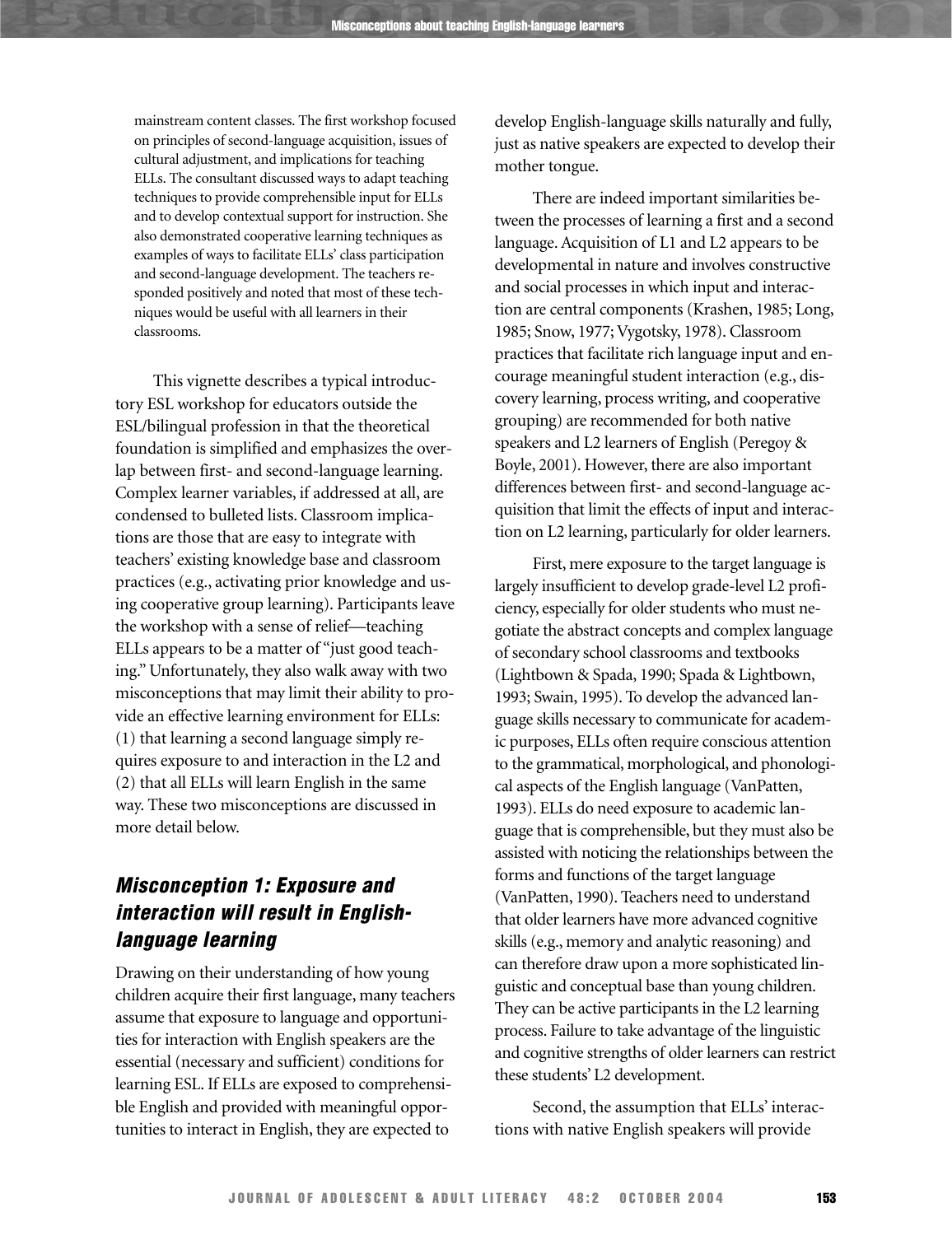sufficient input and practice is equally problematic. Interaction between ELLs and native English speakers does not necessarily occur naturally in mainstream settings (Harper & Platt, 1998). When such interactions do occur, they are often limited to brief exchanges that do not provide optimal language development experiences for ELLs (Harklau, 1999). Even cooperative learning activities where students are assigned academic tasks and are required to participate may assume language skills that ELLs do not possess at their current level of L2 proficiency, such as being able to question, agree, disagree, interrupt, present an opinion, and ask for clarification or assistance appropriately (Pica, 1994; Swain, 1985, 1995).

ELLs often need assistance with the language of classroom discourse and small-group participation. Reciprocal Teaching (Palincsar & Brown, 1984), originally developed as a technique for teaching reading comprehension strategies to struggling native English speakers, has been modified successfully as a participation structure with ELLs (Klingner & Vaughn, 1996). Harper and Cook (2003) and Harper and James (2003) described adaptations to the Reciprocal Teaching model with upper elementary and adult ELLs in which strategy roles are modeled by the teacher, who highlights the language needed to perform each role. Strategy roles are practiced by students, then assigned to and rotated among individuals in small groups. Language "cue cards" are provided to support the language demands of each role. For example, the Word Watcher's cue card provides stems such as "What is the meaning of  $\cdot$  ?" or "What does" mean?" Students attend not only to the content of the reading and the process of using the reading strategies but also to the language required to perform the roles. Both the linguistic scaffolding and the structure of the collaborative process provide the support needed by many ELLs in mainstream content classrooms.

In short, exposure and interaction are simply not enough. ELLs need explicit opportunities to practice using the new language to negotiate meaning in interactive settings. Teachers need to draw

students' attention to the structure of the English language used in specific academic contexts and provide appropriate feedback that ELLs can use to further their oral and written academic language development. Teachers should provide ELLs with opportunities to respond to challenging questions through response formats appropriate to these students' oral proficiency levels such as yes/no, either/or, short answer, or extended response options (Cloud, Genesee, & Hamayan, 2000; de Jong & Derrrick-Mescua, 2003). In responding to ELLs' journal writing, teachers can rephrase students' errors to clarify ideas, provide input on the grammatical form, or suggest a more appropriate word or phrase rather than ignoring errors entirely or correcting all writing errors directly on the journal entries (Peyton & Reed, 1990).

#### *Misconception 2: All ELLs learn English in the same way and at the same rate*

A second misconception that emerges from equating first- and second-language learning is that L2 learning is perceived as a universal process. Because all children learn to speak their first language, teachers often conclude that all ELLs can be expected to follow the same route and rate for learning a second language. Teachers frequently report having observed L2 learners who seem to pick up the language needed for social purposes quickly and easily while they struggle with academic language and literacy. Workshops for teachers of ELLs typically address the distinction between social and academic language proficiency (i.e., the difference between using language for interpersonal purposes in contextualized settings and using language for school in decontextualized settings; Cummins, 1986). A common misunderstanding is that all L2 learners can be expected to develop social language skills before academic language skills. However, older learners who are already literate and have a strong educational foundation in their native language may not follow this pattern. Social and affective factors may also inhibit the development of social

Misconceptions about teaching English-language learners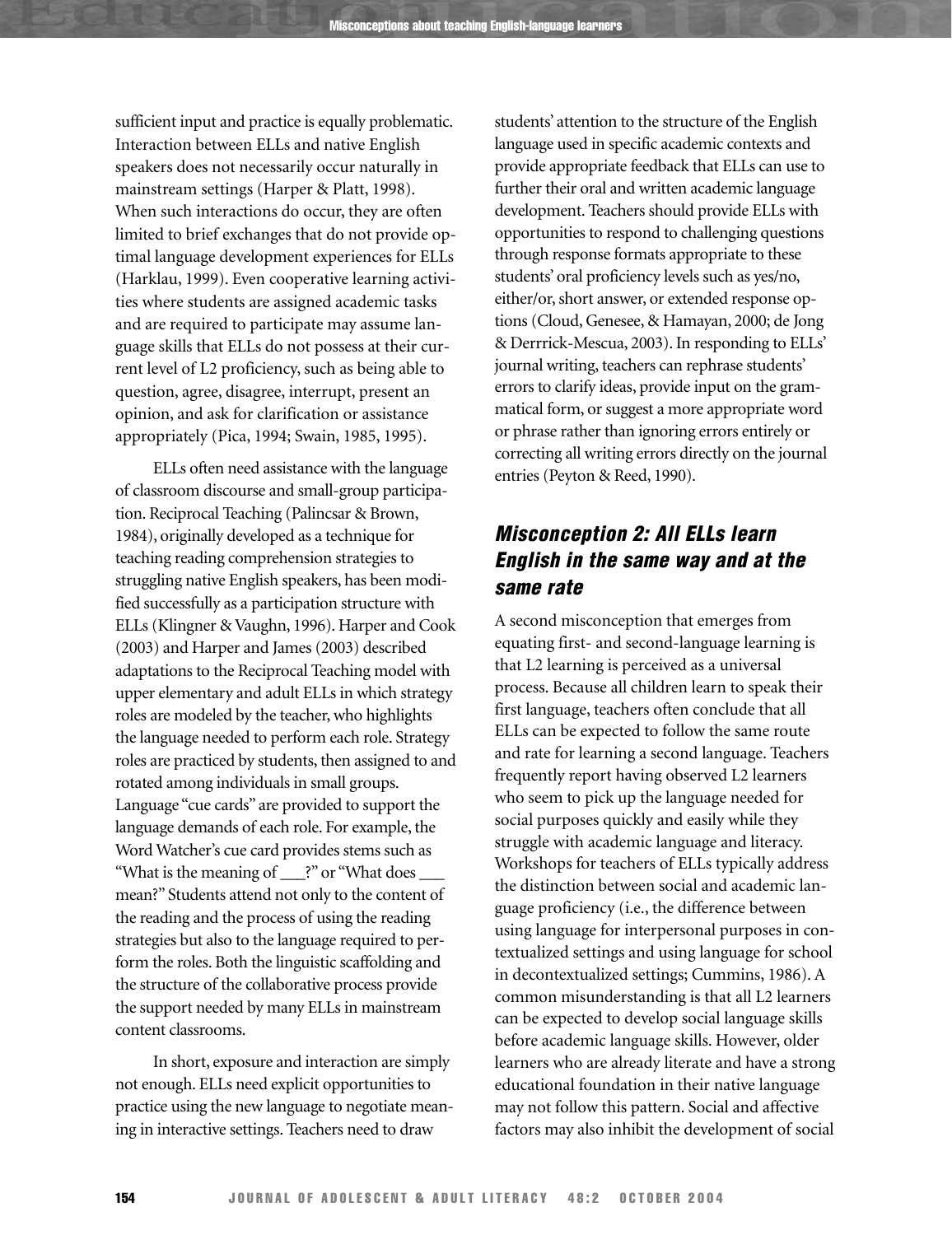language proficiency while academic language skills progress more quickly.

The misperception of universal development also affects the ways that teachers interpret L2 learners' errors as they develop and practice their new language. Errors are seen as deviations from target language forms and may be interpreted as cognitive disorders instead of evidence of a learner's interlanguage (Selinker, 1972) or as signs of developmental progress or changing hypotheses about the new language. Teachers' efforts to understand the source of ELLs' errors are restricted by their own experiences with learning a second language and their limited knowledge of the structure of English and other language systems. Teachers need to be aware of common writing errors for ELLs, such as problems with verb tenses, plural and possessive forms of nouns, subject/verb agreement, and the use of articles (Ferris, 2002), and they should realize that many of these errors are developmental and/or influenced by the student's native language and are not equally responsive (or impervious) to correction.

Despite predictable patterns and identifiable stages of L2 development, teachers cannot assume that ELLs will progress toward English-language proficiency at the same rate. Many teachers' understanding of how prior L1 literacy and school experiences influence L2 development is vague. They may overlook myriad personal factors (e.g., personality, aptitude, and motivation) that interact with learning rate and ultimate attainment in the L2. In addition, attitudes toward the native and target languages and cultures, as well as other affective and sociocultural factors, influence second-language learning approaches and outcomes in complex ways (Cummins, 1986; Portes & Rumbaut, 2001; Valdes, 2001). For example, prior education and L1 literacy level can have both facilitating and complicating effects on ELLs' L2 learning. Reid (1998) distinguished students who learned English through written text ("eye" learners) from those who learned English primarily through oral communication ("ear" learners) and argued that these are different types of learners who require different kinds of support in writing instruction. Teachers

should provide multiple modes of input for ELLs, writing out instructions on the board to accompany directions, expectations, or important assignments that are explained orally in class.

Misconceptions about teaching English-language learners

ELLs have much in common with native English speakers from diverse socioeconomic, racial, or ethnic backgrounds, but their needs do not completely overlap. Teachers need an understanding of language differences and developmental stages of L2 learning, and they cannot expect ELLs to follow the same learning path or timeline for English-language development. This linguistic knowledge must be accompanied by an inquiring stance that seeks ways to understand how individual students' social and cultural characteristics can affect their process and progress toward academic language proficiency.

## "It's just good teaching": ESL as pedagogy

A reductive approach to analyzing the nature of L2 learning leads to the impression that teaching ELLs is simply a matter of using "good teaching" strategies developed for native English speakers. Though the use of such effective teaching strategies is indeed important, we argue in this section that effective teachers of ELLs must also know how to address the language demands of their subject. This added perspective is necessary because ELLs spend most of the school day in classrooms with content area teachers and these classrooms offer great potential to develop academic language skills in English (Chamot & O'Malley, 1994). Acting on this opportunity, however, requires an understanding of the language learning needs of their students as well as the language demands of their subject areas and their classrooms. The following vignette illustrates this challenge for teachers.

In a follow-up workshop with the secondary teachers, the ESL specialist showed a video of a social studies lesson and asked the teachers to identify the sources of language difficulty for ELLs within the lesson. She then asked them to develop specific language objectives for ELLs in terms of functions, structures, and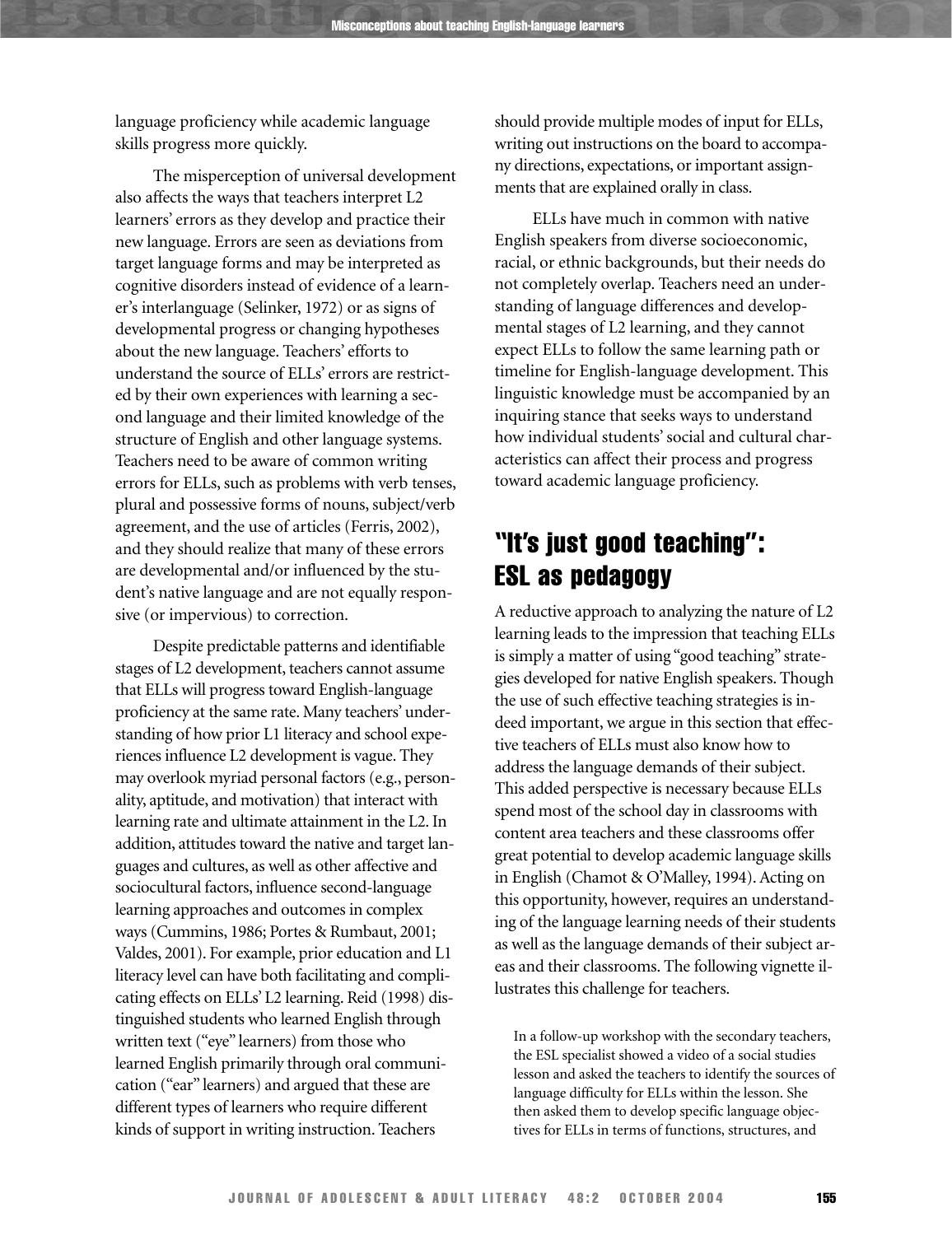vocabulary in this lesson. This posed a challenge for the content area teachers. With the exception of key vocabulary, they had trouble conceptualizing the lesson in terms of language demands and developing language objectives for ELLs at different proficiency levels. They appeared uncomfortable and expressed doubts about the relevance of this exercise for mainstream content area teachers.

Misconceptions about teaching English-language learners

In this second workshop, the ESL consultant moved beyond language acquisition theory and general instructional approaches to specifically address integrated language and content area instruction for ELLs. This vignette highlights two important points. First, the language demands of content instruction are often invisible to mainstream teachers. Second, most teachers (and particularly secondary-level math, science, or social studies teachers) are not accustomed to thinking of themselves as language teachers. In other words, "English is an invisible medium" (Diaz-Rico & Weed, 2002, p. 117). English is invisible because its role in teaching and learning academic content is assumed rather than made explicit. For example, the K-W-L chart (Ogle, 1986), a common means of accessing background knowledge and setting a purpose for reading, is frequently recommended as a "good teaching" technique for all learners, including ELLs. The K-W-L chart assumes, however, that learners possess the language skills to participate in the various steps of the activity (i.e., stating facts, proposing ideas, asking questions). The language demands of this simple task are rarely considered or addressed (and neither are the cultural assumptions that may prohibit effective student participation). The following sections focus on teachers' misconceptions about native-speaker norms and practices and the need to explicitly support language development within content area classes.

### *Misconception 3: Good teaching for native speakers is good teaching for ELLs*

Teachers use district, state, and national standards to shape their instruction and assessment for all learners across the curriculum. Documents such

as the *National Science Education Standards* (National Research Council, 1996), *Principles and Standards for School Mathematics* (National Council of Teachers of Mathematics, 2000), the *National Standards for Social Studies Teachers* (National Council for the Social Studies, 2000), and *Guidelines for the Preparation of Teachers of English Language Arts* (National Council of Teachers of English, 1996) describe what students need to know and be able to do in effective science, math, social studies, and language arts classrooms. In spite of inclusive claims regarding student diversity, most standards are based on approaches for a diverse native–English-speaking student population (Dalton, 1998). At the secondary level, they assume that students have already mastered sufficient levels of oral language and literacy skills in English to effectively participate in language-rich content classrooms (e.g., being able to respond to higher order thinking questions, debate, compare and contrast texts, or argue a position in writing). Within the secondary language arts curriculum, for instance, process writing and literature discussion groups often mistakenly assume sufficient control of English to allow participation by ELLs.

Other than allowing ELLs to use their L1 when possible, recommendations in the national standards documents do not specify the knowledge and skills teachers need related to linguistic diversity. Davison (1999) warned that nativespeaker–based content area benchmarks can be inappropriate for ELLs who often follow a different developmental trajectory and rate in language and literacy in the new language. For example, oral and written language development may occur simultaneously in ELLs, and some ELLs may be able to read before they can speak in the L2. Most secondary teachers expect their students to have at least minimal reading skills and are unprepared for the basic literacy needs of some ELLs. Many assume that reading intervention programs designed for low-literacy native English speakers would also be appropriate for ELLs who do not read well in English. However, while ELLs at the secondary level typically do have limited English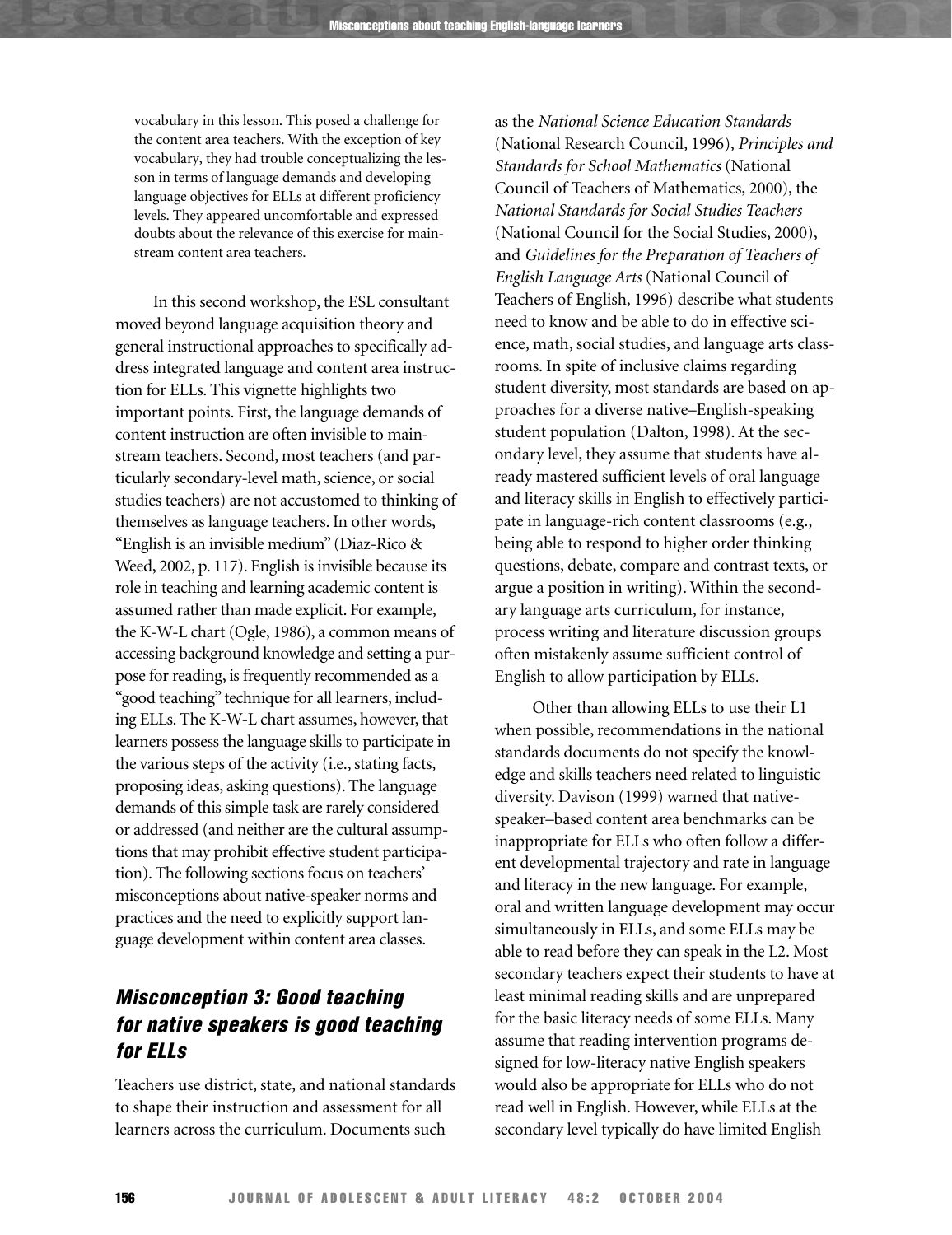vocabularies and reduced reading fluency and comprehension in English, they usually do not have the more basic decoding difficulties displayed by many "struggling" readers. Interventions aimed at improving decoding skills may therefore be inappropriate for many ELLs.

Misconceptions about teaching English-language learners

Effective L2 literacy instruction can differ from effective L1 literacy instruction in other ways. Reading skills and strategies developed in a student's L1 can transfer to the L2, though this may not occur automatically (Garcia, 1998; Jiménez, 1997), and ELLs may need targeted instruction and extended practice in applying L1 literacy skills to English. Furthermore, ELLs' native languages and writing systems (e.g., alphabetic, syllabic, logographic) differ in important ways from English, and teachers need to understand how they can contribute to literacy learning in English. This might mean, for example, building on readers' existing word-recognition skills or on their knowledge of cognates or, for learners who are literate in nonalphabetic languages (such as Chinese), giving greater attention to developing letter–sound associations.

In writing instruction, teachers may assume that process approaches to writing will provide the necessary opportunities to address L2 writers' needs along with those of native–Englishspeaking students. As a result, they may fail to acknowledge the unique needs of L2 writers. Reyes (1991) noted that while process-oriented approaches to instruction using literature logs and dialogue journals provided students with increased exposure to authentic literature and greater opportunities for connected reading and writing, these techniques were not successful with ELLs when teachers failed to make linguistic and cultural modifications for them. Ferris and Hedgecock (1998) outlined key differences between L1 and L2 writers, including L2 learners' different understandings of paraphrase and citation conventions and their lack of experience with peer review, revising, and teachers' indirect forms of feedback, such as the use of questions or suggestions rather than directives. Teachers cannot expect ELLs to have access to the same intuitions regarding what sounds "right" or "best" that native speakers of English have in reading their own or others' writing. They must be aware of the ways that native-language literacy can serve as a resource for ELLs' developing English reading and writing skills. They also need to be aware of cross-linguistic differences at the phrase, sentence, and discourse levels (e.g., basic differences in word order at the phrase or sentence level, or differences in purpose and position of a topic sentence at the paragraph level).

One technique that is helpful in supporting ELLs' reading and learning in academic content areas is "frontloading" a lecture or assigned reading with activities that highlight key language. Such activities may include discussions aimed at eliciting and linking students' related background knowledge, hands-on experiences that invite key questions, and the highlighting of key vocabulary. In this way, important concepts, vocabulary, and questions are identified before a lecture or reading begins. Jameson (1998) referred to this process as "teaching the text backwards."

#### *Misconception 4: Effective instruction means nonverbal support*

Viewing ESL as a menu of pedagogical tools can also result in the misconception that teaching ELLs is largely a matter of helping them avoid the language demands of learning in school. By using visuals or other nonverbal means such as graphic organizers or hands-on activities, teachers can make their instruction more comprehensible. These nonverbal supports help mediate the language demands of content learning and, in fact, help ELLs "get around" the language used in texts and class discussions. Though such accommodations increase the comprehensibility of texts or tasks, they fail to meet the needs of ELLs when teachers are unable to use them as tools for language development within content classes. As Leung and Franson (2001) pointed out,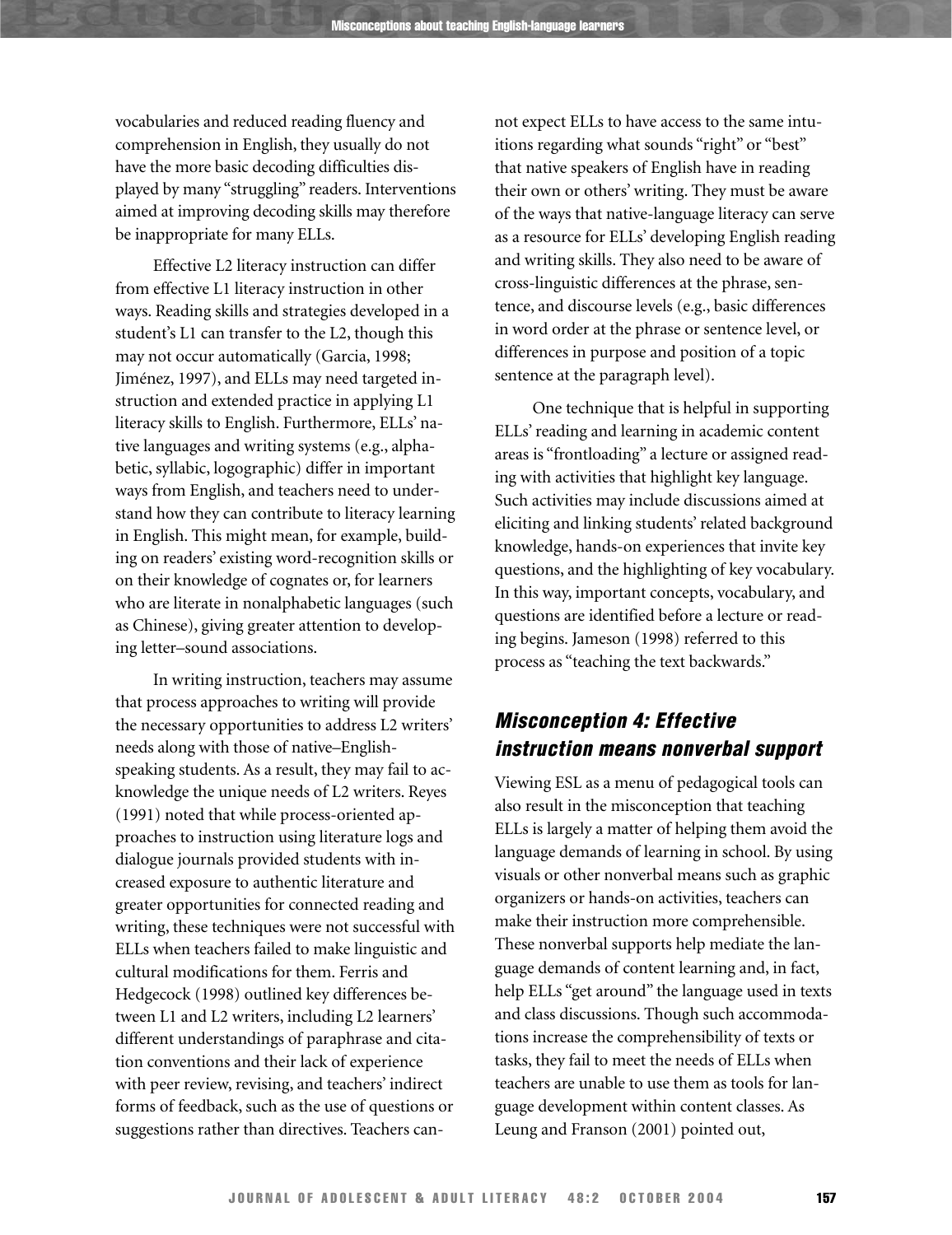Through the skillful use of adjusted talk, realia, graphics and role-play, teachers can make even very complex information accessible to ESL pupils. There is, however, little reason to assume that comprehension of content ideas at a broad level would automatically lead to an ability to use English to carry out academic tasks effectively. (p. 171)

Misconceptions about teaching English-language learners

Because ELLs are simultaneously acquiring content and language proficiency, teachers are responsible for planning both conceptual and linguistic development for these students in order to meet grade-level standards for all students. They must therefore develop the skills to integrate language and content instruction (Echevarria, Vogt, & Short, 2000). Teachers need to be able to identify language demands of their content area that may be particularly challenging for ELLs. For example, math teachers need to recognize that the vocabulary of mathematics poses special challenges for ELLs not only in the specialized terms that may be unfamiliar to all students, such as *equation* and *denominator*, but also in the specialized use of common terms such as *table*,*column*, and *round* for which ELLs may have learned meanings that do not apply to mathematics (Dale & Cuevas, 1987). The syntax of math also poses particular challenges for ELLs, who often follow the surface structure in interpreting mathematical statements. For example, the statement "the value x is 10 less than the value y" may be interpreted as " $x = 10 - y$ " or " $x-10 = y$ ," which are both incorrect. Prepositions (two multiplied by three) and logical connectors (if…then, therefore…") play critical roles in the expression of math concepts and are problematic structures for ELLs (Kessler, Quinn, & Hayes, 1985).

Teachers should include ways to reduce the language demands for ELLs (i.e., provide comprehensible input) while simultaneously providing opportunities for ELLs to develop the necessary academic language skills. Tang (1992) described the effective use of graphic organizers as a means of understanding text structure and of supporting the development of academic writing proficiency in social studies. Using this technique, students

construct graphics from text using basic "knowledge structures" such as classification, description, and sequence (Mohan, 1986); key vocabulary to represent concepts; and cohesion devices to specify relationships among concepts. They then write expository prose using the conceptual and linguistic scaffolding provided in the graphic.

## Misconceptions and their **implications**

The context of learning for ELLs differs from that of native English speakers and has important implications for instruction. The tendency to equate L1 and L2 learning and teaching can result in misconceptions that limit the extent to which ELLs receive appropriate instruction and feedback to develop academic language proficiency. Cummins (2000) argued,

Development of academic knowledge and skills in the majority language will *not* "just take care of itself;" it requires *explicit* teaching with a focus on the genres, functions, and conventions of the language itself in the context of extensive reading and writing of the language. (p. 23)

What distinguishes a classroom that explicitly addresses the needs of ELLs is that "English is very much present and accounted for...teachers extend practices of good teaching to incorporate techniques that teach language as well as content" (Diaz-Rico & Weed, 2002, p. 117). Mainstream teachers must learn to look *at* rather than *through* language used in the classroom in order to understand the linguistic demands of their content areas and, in response, carefully structure learning tasks according to ELLs' needs (Gibbons, 2002).

First, teachers should understand that, despite many similarities, L1 and L2 learning are not identical processes. In addition to providing exposure to a language-rich environment and creating opportunities to interact with native speakers of the target language, teachers must also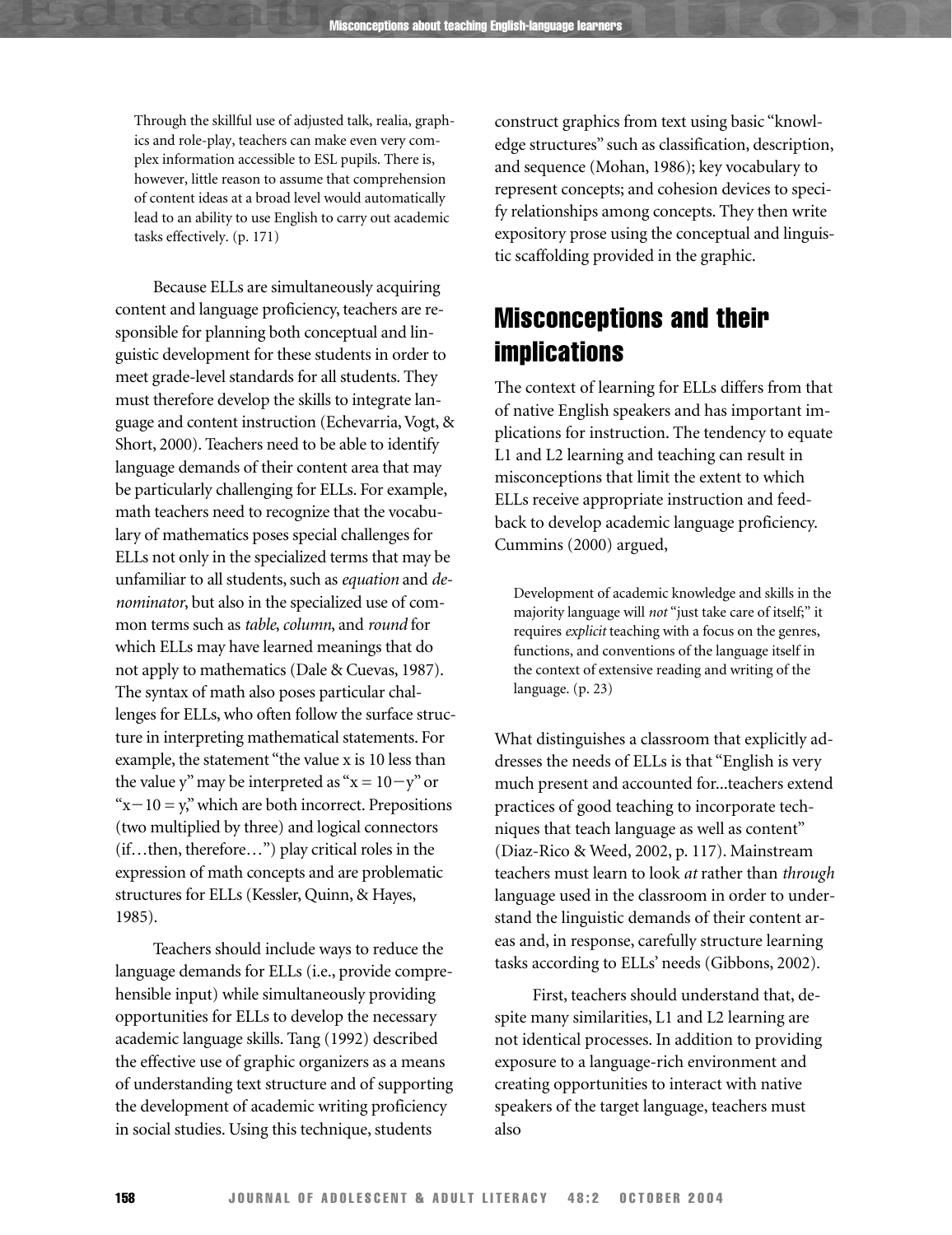• ensure that ELLs have the language skills to perform a task (if not, these skills should be taught through explicit modeling and scaffolding).

Misconceptions about teaching English-language learners

• ensure that ELLs can actively and appropriately participate in cooperative learning structures by paying attention to language demand and task structure.

Second, teachers need to understand the complex contribution of individual learner variables to the L2 learning process. L2 learners' behavior often cannot be reduced to a simple explanation. For instance, rather than attributing a student's continued silence to a lack of motivation or ability, teachers need to consider culture shock or a response to discriminatory language practices in school. Teachers therefore need to do the following:

- examine the linguistic and cultural assumptions underlying their activities and instructional choices.
- consider a wide range of factors when trying to understand and explain the behaviors of ELLs. These include affective factors (i.e., personality, motivation, attitude); cultural and educational background; L1 literacy level; age; and approaches to learning.
- attempt to learn more about ways that other cultures structure their children's educational experiences and to explore ways that languages are similar and different.

Finally, as indicated by Cummins (2000), teachers must learn to critically examine the role of language in teaching and learning. Although making content comprehensible through visual aids and hands-on experiences is important, they need to move beyond strategies that help ELLs "get around" language to include teaching academic language. As classroom practices align with national content standards and content learning occurs through extensive oral and written discourse (i.e., talking to learn), teachers must know how to provide appropriately scaffolded opportunities for ELLs to learn to use academic language (i.e., learning to talk). These efforts should be accompanied by scaffolding for reading and writing instruction. In addition to good L1 literacy practices (e.g., process writing, dialogue journals), teachers must therefore do the following:

- identify the oral language and literacy demands of their content area,
- set instructional objectives and select classroom tasks that promote academic and social language as well as content learning, and
- provide appropriate and sufficient feedback to scaffold students' mastery of the functions, structures, and vocabulary of the second language.

In short, teachers must first of all understand second-language learning as a process. They must recognize similarities and differences between L1 and L2 learning and understand the implications for their own instructional practices. They must also be able to identify how language is used as a medium of instruction and not assume that ELLs have the same access to the language of the classroom as native English speakers. Finally, teachers must understand the role that language plays in learning and acknowledge that language development must be integrated as a goal of instruction when teaching ELLs. Effective teachers of ELLs therefore integrate language and content objectives and organize their instruction accordingly.

## Helping ELLs succeed in schools

Harklau (1994) warned of the challenge of mainstream classroom settings for ELLs when there is no explicit attention to the special language needs of ELLs. She noted,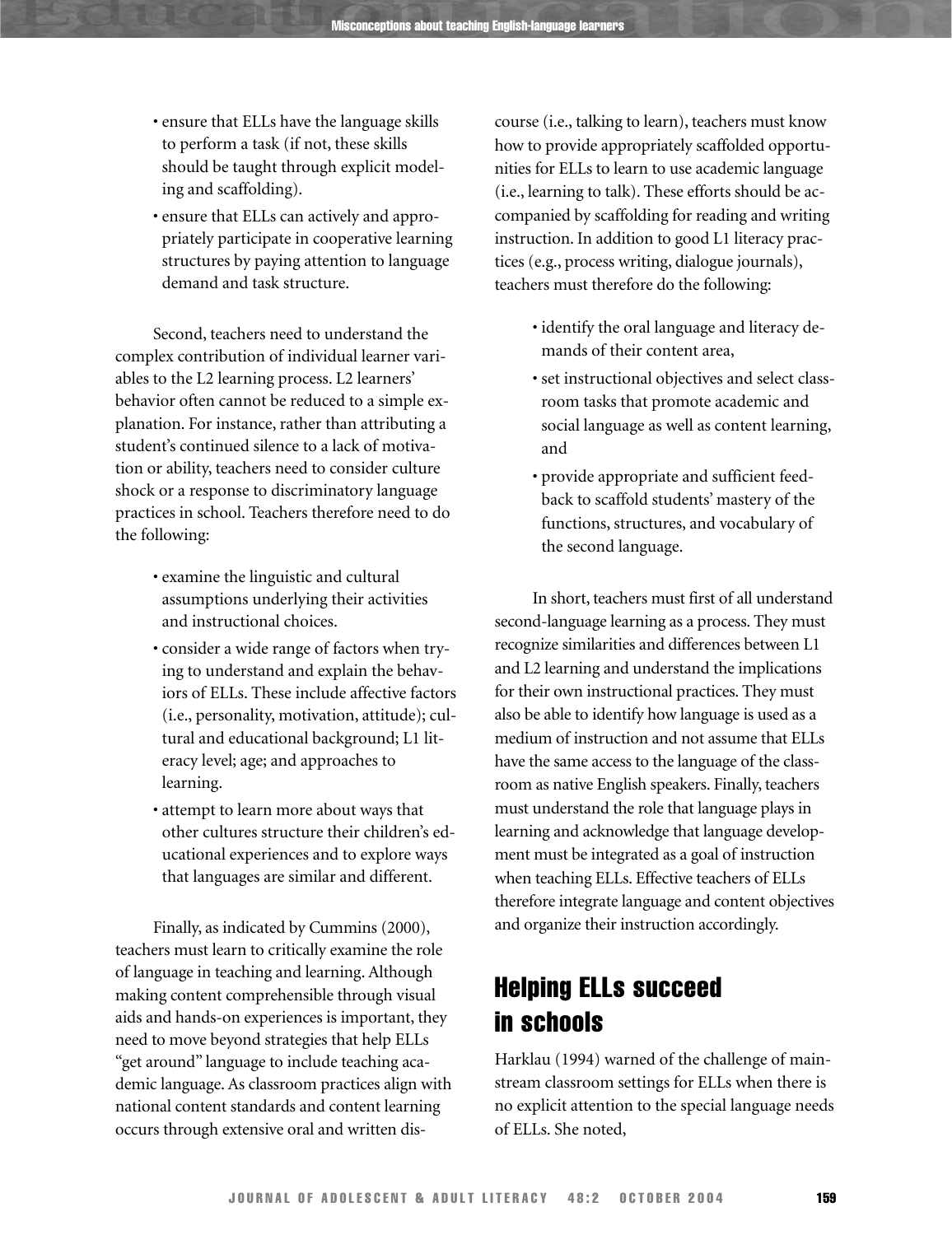It has been suggested that one of the most powerful arguments for mainstreaming...is that it provides naturally occurring opportunities to use and develop language through purposeful use. Yet in the mainstream classroom the main teaching purpose is to get on with the curriculum content. The classroom exchanges are primarily concerned with curriculum meaning; language development work is not necessarily the focus of attention. (p. 171)

Reform initiatives aiming to address the increased diversity in mainstream classrooms emphasize similarities among native speakers and L2 learners but tend to overlook differences between them that require teachers' explicit attention. This reductive approach to understanding the process of second-language learning and the practice of teaching ELLs results in several critical misconceptions. The most critical, particularly for older students, are that simple exposure and interaction will result in English-language learning, that L2 learning is a universal process, that standards and strategies designed for diverse native speakers are appropriate for ELLs, and that effective instruction for ELLs is largely a matter of providing nonverbal support.

We have argued that unless teachers address these misconceptions, their curriculum, instruction, and assessment practices will only partially meet the needs of ELLs in their classrooms and will only superficially include ELLs in mainstream classrooms. Not integrating ELLs into the academic goals and discourse of the classroom, for example, by not calling on ELLs to answer questions (Schinke-Llano, 1983; Verplaetse, 2000), by lowering expectations for ELLs, or by asking lower order thinking questions of beginning L2 learners (de Jong & Derrick-Mescua, 2003), has been referred to as a "benevolent conspiracy" in which native speakers ignore or cover up communication gaps with ELLs (Hatch, 1992, p. 67). Language and content learning goals for ELLs should be coordinated with, not subsumed by, those for native speakers of English. Individual students' strengths and needs should be made visible in mainstream classrooms where generalist approaches to literacy and content area instruction and assessment practices are based on native speaker norms. Au (1998) noted that "Even inclusive constructivist approaches to teaching will be inadequate when they assume that similarities among students override differences related to ethnicity, primary language, and social class" (p. 306).

Most ELLs, including those who have access to direct language support (e.g., pullout ESL classes, sheltered English content classes, or bilingual instruction), spend most of the school day in mainstream classrooms. Therefore, all teachers must be prepared to accept responsibility for the academic content and language development of ELLs. This means that teachers need to be aware of the language of their subject area, the process of secondlanguage development, the role and interaction of learner variables, and the complex ways in which they can influence the process of learning a second language and succeeding in school.

#### **REFERENCES**

Misconceptions about teaching English-language learners

- Au, K.H. (1998). Social constructivism and the school literacy learning of students of diverse backgrounds. *Journal of Literacy Research*, *30*, 297–319.
- Chamot, A.U., & O'Malley, J.M. (1994). *The CALLA handbook: Implementing the cognitive academic language learning approach*. Reading, MA: Addison-Wesley.
- Cloud, N., Genesee, F., & Hamayan, E.V. (2000). *Dual language instruction: A handbook for enriched education*. Boston: Heinle & Heinle.

Cummins, J. (1986). Empowering language minority students. *Harvard Educational Review*, *15*, 18–36.

- Cummins, J. (2000). *Language, power and pedagogy. Bilingual children in the crossfire*. Clevedon, UK: Multilingual Matters.
- Dale, T., & Cuevas, G.J. (1987). Integrating mathematics and language learning. In J. Crandall (Ed.), *ESL through content-area instruction: Mathematics, science, social studies* (pp. 9–54). Englewood Cliffs, NJ: Prentice Hall Regents.
- Dalton, S.S. (1998). *Pedagogy matters: Standards for effective teaching practice*. Santa Cruz, CA: Center for Research on Education, Diversity & Excellence.
- Davison, C. (1999). Missing the mark: The problem with the benchmarking of ESL students in Australian schools. *Prospect*, *14*(2), 66–76.
- de Jong, E.J., & Derrick-Mescua, M. (2003). Refining preservice teachers' questions for second language learners: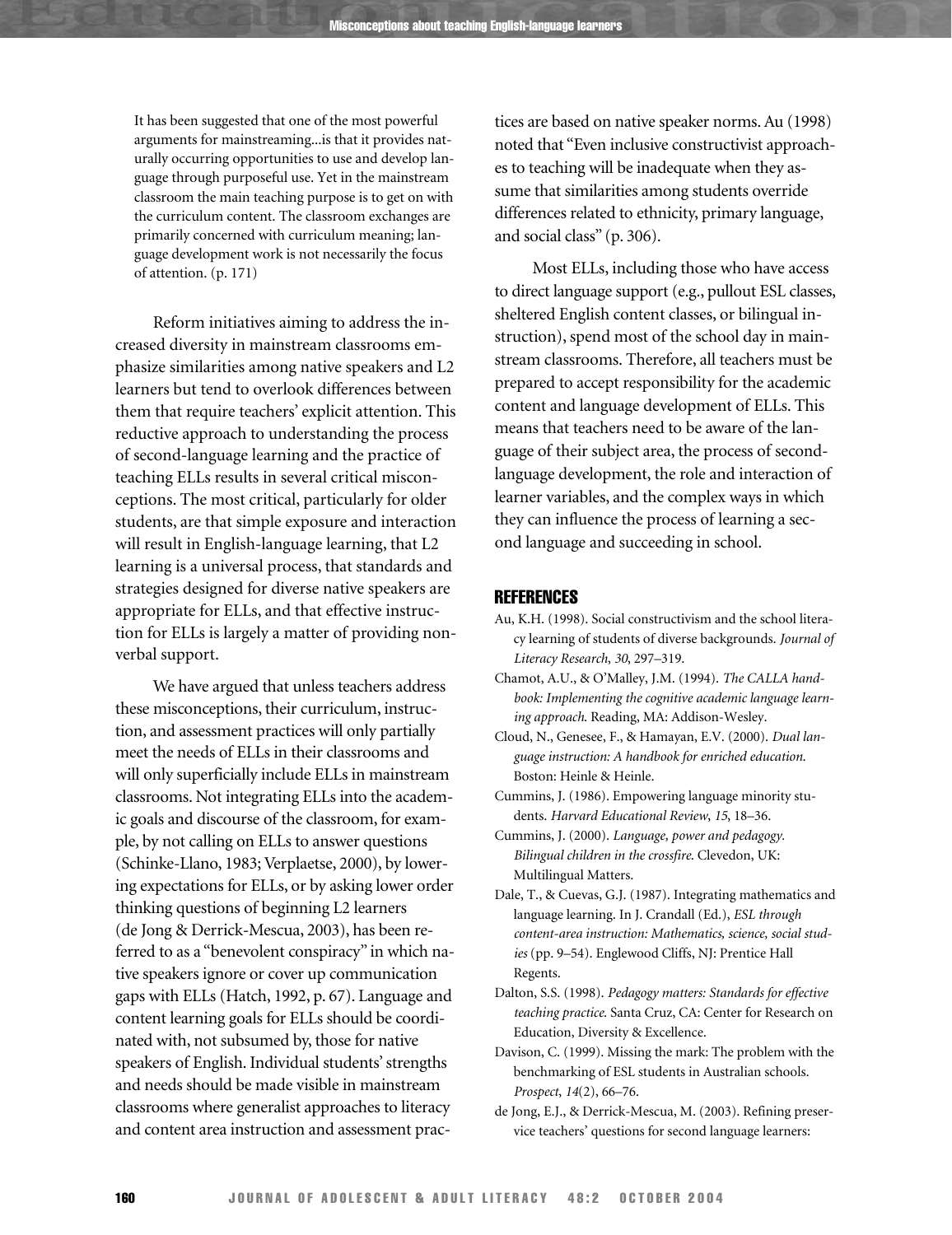Higher order thinking for all levels of language proficiency. *Sunshine State TESOL Journal*, *2*(2), 29–37.

Misconceptions about teaching English-language learners

Diaz-Rico, L.T., & Weed, K.Z. (2002). *The cross-cultural*, *language*, *and academic development handbook*. *A complete K–12 reference guide* (2nd ed.). Needham Heights, MA: Allyn and Bacon.

Echevarria, J., Vogt, M., & Short, D. (2000). *Making content comprehensible for English language learners*. *The SIOP model*. Needham Heights, MA: Allyn & Bacon.

Ferris, D.R. (2002). *Treatment of error in second language student writing*. Ann Arbor: University of Michigan Press.

Ferris, D.R., & Hedgecock, J.S. (1998). *Teaching ESL composition: Purpose*, *process*, *and practice*. Mahwah, NJ: Erlbaum.

Garcia, G.E. (1998). Mexican-American bilingual students' metacognitive reading strategies: What's transferred, unique, problematic? *National Reading Conference Yearbook*, *47*, 253–263.

Gibbons, P. (2002). *Scaffolding language, scaffolding learning: Teaching second language learners in the mainstream classroom*. Portsmouth, NH: Heinemann.

Harklau, L. (1994). ESL and mainstream classes: Contrasting second language learning contexts. *TESOL Quarterly*, *28*, 241–272.

Harklau, L. (1999). The ESL learning environment. In C.J. Faltis & P. Wolfe (Eds.), *So much to say: Adolescents*, *bilingualism*, *& ESL in the secondary school* (pp. 42–60). New York: Teachers College Press.

Harper, C., & Cook, K. (2003). *Integrating oral language and reading strategy development in an adult ESL classroom through Reciprocal Teaching*. Unpublished manuscript.

Harper, C., & James, C. (2003). *Lessons learned from adapting Reciprocal Teaching for English language learners in a third grade science classroom*. Unpublished manuscript.

Harper, C., & Platt, E. (1998). Full inclusion for secondary ESOL students: Some concerns from Florida. *TESOL Journal*, *7*(5), 30–36.

Hatch, E. (1992). *Discourse and language education*. Cambridge, UK: Cambridge University Press.

Jameson, J. (1998). *Enriching content classes for secondary ESOL students*. Sarasota, FL: Center for Applied Linguistics, Sunbelt Office and Delta Systems.

Jiménez, R.T. (1997). The strategic reading abilities and potential of five low-literacy Latina/o readers in middle school. *Reading Research Quarterly*, *32*, 224–243. doi:10.1598/RRQ.32.3.1

Kessler, C., Quinn, M.E., & Hayes, C.W. (1985, October). *Processing mathematics in a second language: Problems for LEP children*. Paper presented at the Delaware Symposium on Language Studies VII, University of Delaware, Newark, DE.

Klingner, J.K., & Vaughn, S. (1996). Reciprocal teaching of reading comprehension strategies for students with

learning disabilities who use English as a second language. *The Elementary School Journal*, *96*, 275–292.

Krashen, S.D. (1985). *The input hypothesis: Issues and implications*. London: Longman.

Leung, C., & Franson, C. (2001). England: ESL in the early days. In B. Mohan, C. Leung, & C. Davison (Eds.), *English as a second language in the mainstream: Teaching, learning and identity* (pp. 153–164). New York: Longman.

Lightbown, P.M., & Spada, N. (1990). Focus on form and corrective feedback in communicative language teaching: Effects on second language learning. *Studies in Second Language Acquisition*, *12*, 429–448.

Long, M. (1985). Input and second language acquisition theory. In S. Gass & C. Madden (Eds.), *Input in second language acquisition* (pp. 377–393). Rowley, MA: Newbury House.

Mohan, B.A. (1986). *Language and content*. Reading, MA: Addison-Wesley.

National Center for Education Statistics. (2003). *The condition of education 2003*. Washington, DC: U.S. Department of Education, Office of Educational Research and Improvement. Retrieved July 21, 2003, from http://www.nces.ed.gov/pubsearch/pubsinfo.asp? pubid=2003067

National Council for the Social Studies. (2000). *National standards for social studies teachers*. Silver Springs, MD: Author.

National Council of Teachers of English. (1996). *Guidelines for the preparation of teachers of English language arts*. Urbana, IL: Author.

National Council of Teachers of Mathematics. (2000). *Principles and standards for school mathematics*. Reston, VA: Author.

National Research Council. (1996). *National science education standards*. Washington, DC: National Academy Press.

Ogle, D. (1986). A teaching model that develops active reading of expository text. *The Reading Teacher*, *39*, 564–570.

Palincsar, A., & Brown, A. (1984). Reciprocal teaching of comprehension-fostering and comprehension-monitoring activities. *Cognition and Instruction*, *1*, 117–175.

Peregoy, S.F., & Boyle, O.F. (2001). *Reading*, *writing*, *and learning in ESL: A resource book for K–8 teachers* (2nd ed.). New York: Longman.

Peyton, J.K., & Reed, J. (1990). *Dialogue journal writing with nonnative English speakers: A handbook for teachers*. Alexandria, VA: TESOL.

Pica, T. (1994). Research on negotiation: What does it reveal about second-language learning conditions, processes, and outcomes? *Language Learning*, *44*, 493–527.

Portes, A., & Rumbaut, R.G. (Eds.). (2001). *Legacies. The story of the immigrant second generation*. Berkeley: University of California Press.